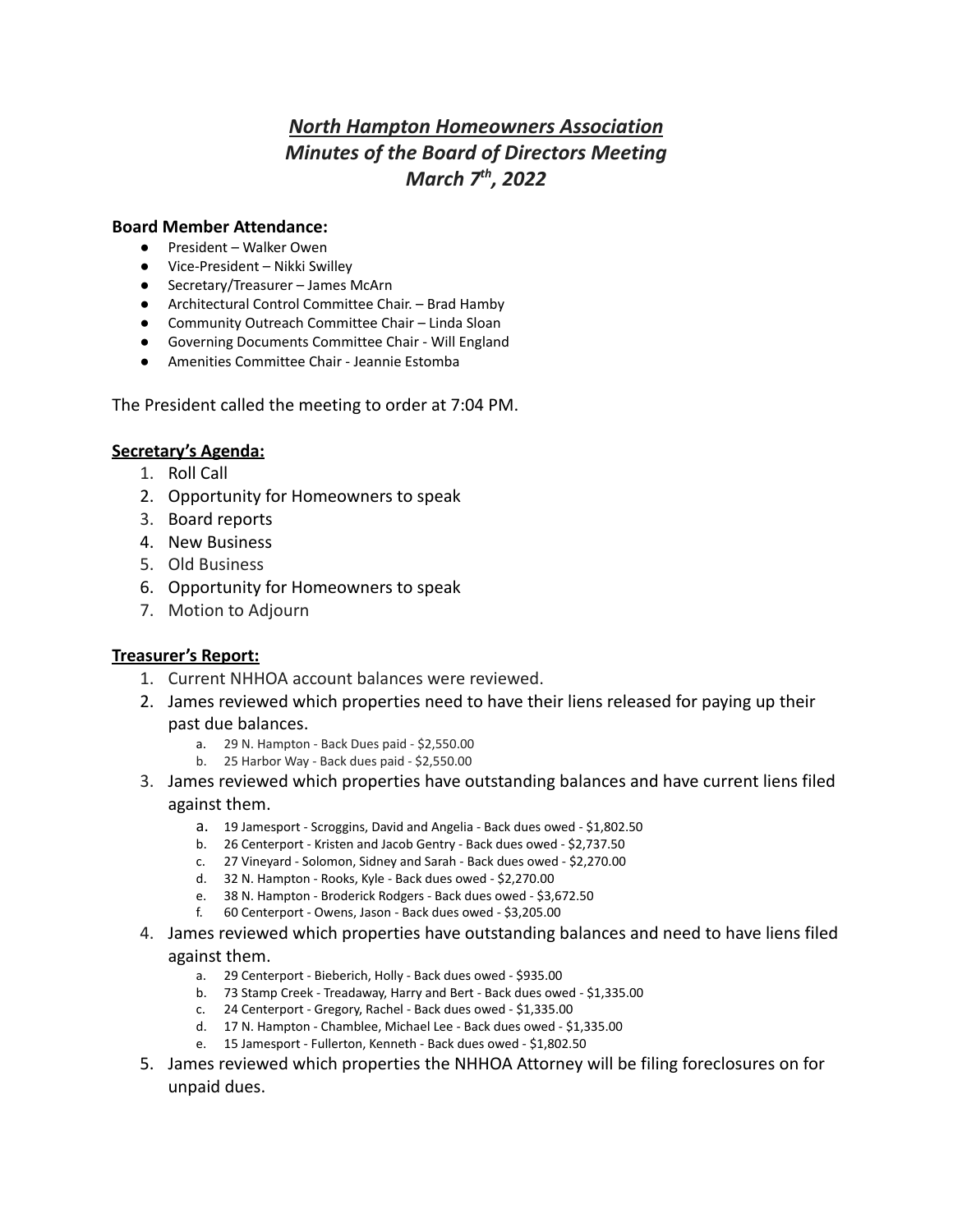- 6. Current dues/unpaid dues were reviewed.
- 7. There was a discussion regarding the clubhouse repair budget and the fact that we will be over budget once the rest of the repairs are finished. The Board decided that we will wait until we have finished the repairs to the clubhouse before reevaluating the budget to add more funds.

## **Vice President's Report:**

- 1. Reviewed Playground Proposal.
	- a. Discussed the different playground options and reviewed their prices.
	- b. Decided to move forward with rubber mulch rather than traditional mulch.
	- c. Walker Motioned to award a budget of \$10,000 for the playground. This amount is all inclusive for the install, mulch, and product itself. This motion passed without objection.
	- d. **NIkki will select a few more options and the Board will vote via Email chain for choosing the Playground.**
- 2. Discussed the Covenants & Bylaws
	- a. Allowing homeowners to add solar panels would require a ⅔ majority vote of the homeowners.
	- b. It is within the Boards power to impose rules throughout the community per the Bylaws. *Section 9 Powers & Duties - Subsection D*
- 3. Discussed the new calendar that Nikki set up in regards to clubhouse rentals.

# **President's Report:**

- 1. Pool:
	- a. The Health Department is now requiring that a permanent sign be posted above the phone with the pool address on it. This will be added to the critical items portion of the pool inspection and the pool will not be cleared to open if the sign is not present.
		- i. **Brad will create the sign**
	- b. Annual dues must be paid to the county prior to them scheduling a pool inspection.
	- c. The phone must be working and when 911 is called it must report "pool" or "clubhouse" and it must report as the actual pool address.
		- i. **James will contact Comcast to have the name changed to, "North Hampton Clubhouse and/or Pool"**
	- d. The gate going into the pool must be self closing and self latching.
	- e. The water fountain must be working properly.
	- f. There must be either one working shower outside or if the showers are in the men's and women's restrooms both must be working properly

### **Architectural Committee Chair Reports:**

- 1. The A.C.C. Chair reviewed the letters that will be sent out for HOA violations.
	- a. Discussed the HOA violation letters and warnings.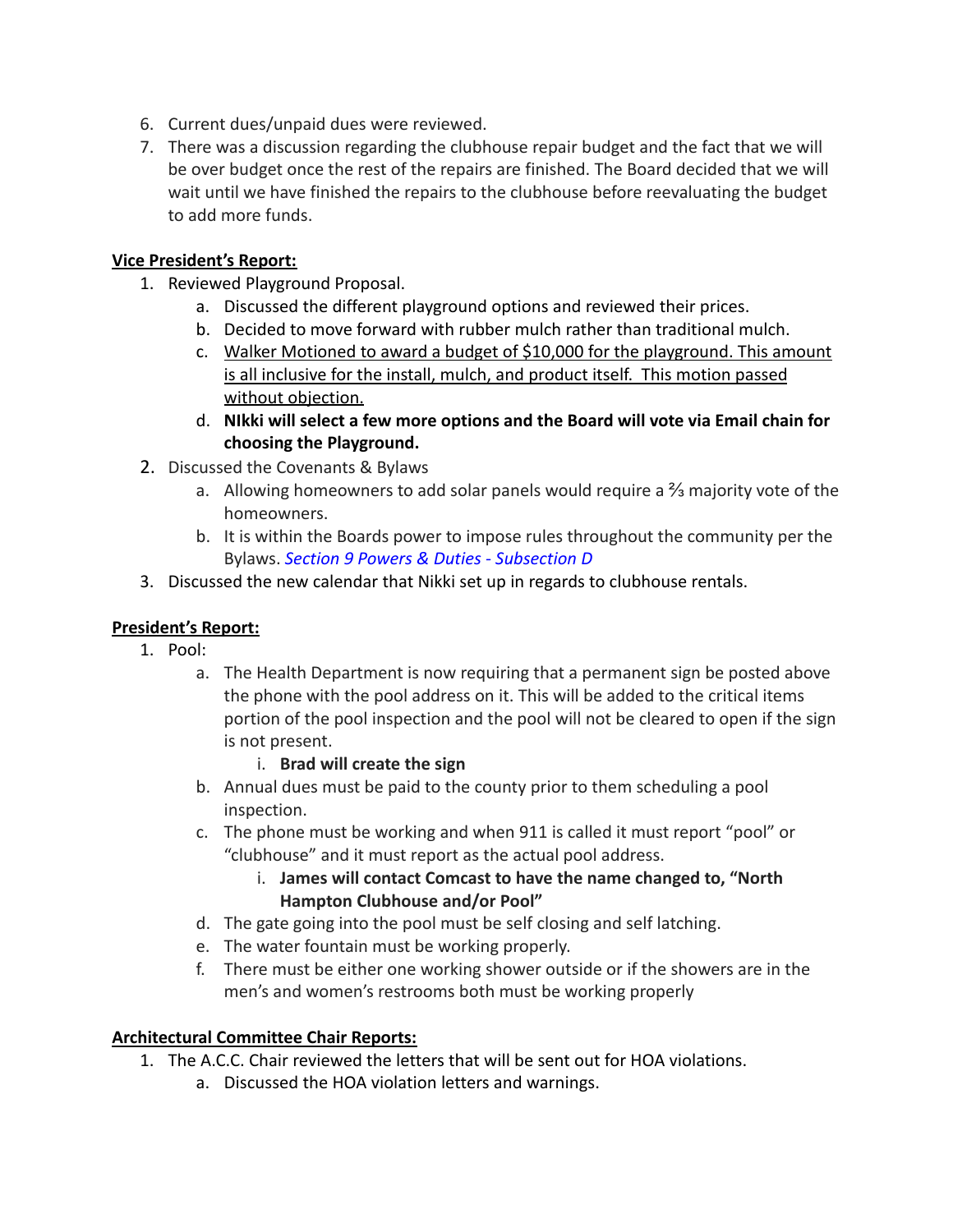- b. A map was shown showing which streets will be patrolled by which members of the A.C.C.
- c. Warnings will be sent via USPS.
- d. Fines will be sent via USPS.
- e. A lien will be filed after \$500 in unpaid fines.
- f. **Brad will send James the letters for printing & mailing.**

## **Community Outreach Committee Chair Reports:**

- 1. The C.O.C. Chair reviewed options for community outreach.
	- a. Linda discussed paying Chelsea for helping with the committee
		- i. This was not followed up nor voted on.
		- ii. This will be tabled for another meeting.
		- b. Discussed buying all the C.O.C. supplies for new homeowner goodie baskets.
			- i. **James will purchase supplies for 5 baskets to keep on hand.**
			- ii. Bread will need to be purchased a day or two prior to giving the baskets to new homeowners.
		- c. James motioned to rent a bounce house for the community picnic. The motion was seconded & passed without objection.
		- d. **James will create a facebook event for the community picnic.**
		- e. The Board will create a budget for food & drinks at the next meeting.
		- f. The picnic will be June 4th.

# **Governing Documents Committee Chair Reports:**

1. James motioned that Will England be approved as the new Chair for the Governing Documents Committee. This motion was seconded and passed without objection.

# **Amenities Committee Chair Reports:**

1. Walker motioned that Jeannie Estomba be approved as the new Chair for the Amenities Committee. This motion was seconded and passed without objection.

# **Old Business (not included in above reports):**

1. We need to get quotes to replace the broken landscape lighting.

# **a. James will reach out to Legacy Land Works & Good Measure Inc. for bids.**

- 2. Status of the tennis courts:
	- a. Was not discussed and will be tabled for another meeting.
- 3. Status of the playground:
	- a. Please see the Vice-President's Report.
- 4. Status of the bathroom door renovations:
	- a. The Board is moving forward with the door repair.
	- b. We will have Good Measure Inc. look into the door company for a cheaper price.
		- i. We will be removing the pin code on womens bathroom door and only having the keycard for access
		- ii. Adding a thumbturn deadbolt with keyed outdoor access.